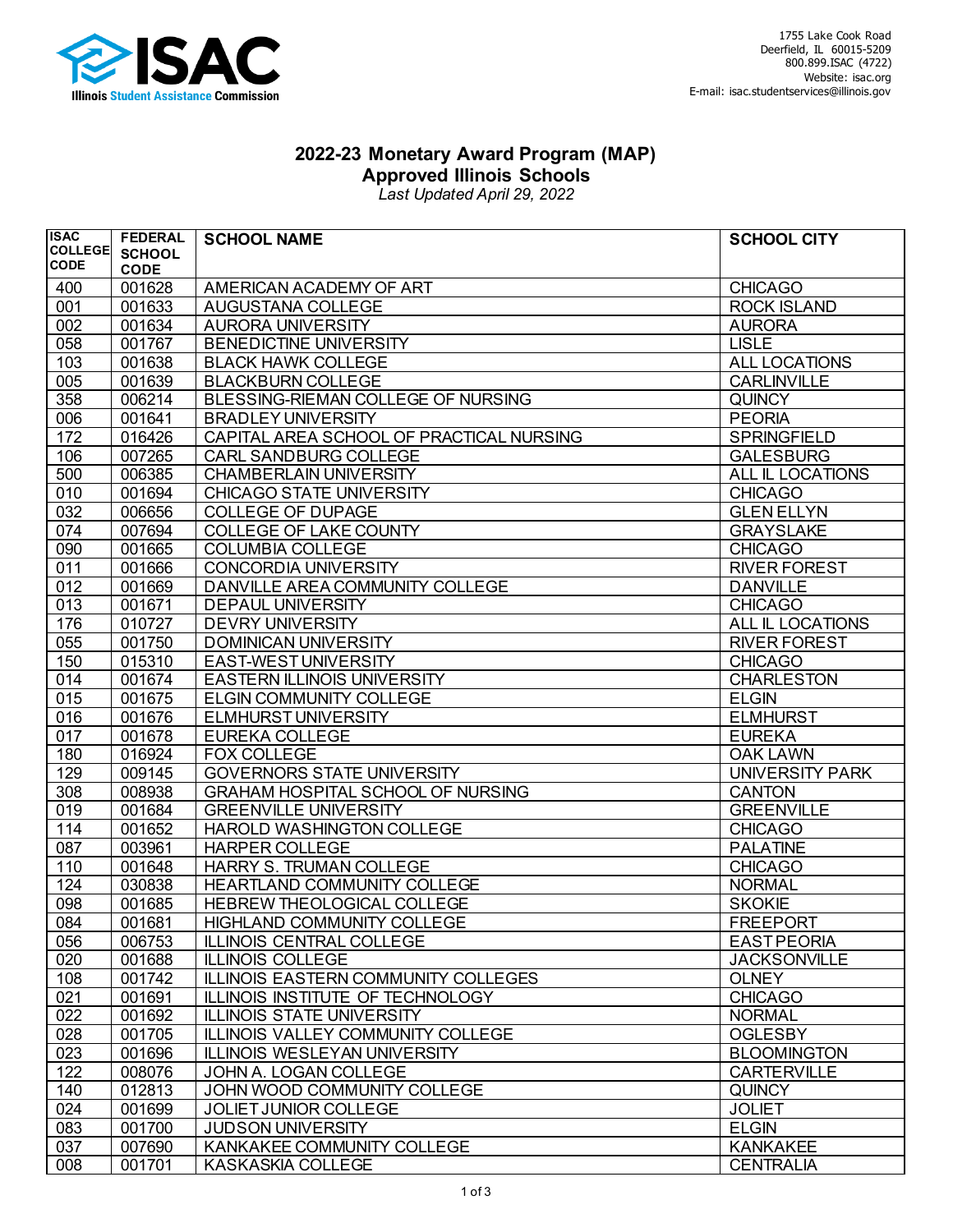

## **2022-23 Monetary Award Program (MAP) Approved Illinois Schools**

*Last Updated April 29, 2022*

| <b>ISAC</b>                   | <b>FEDERAL</b> | <b>SCHOOL NAME</b>                              | <b>SCHOOL CITY</b>     |
|-------------------------------|----------------|-------------------------------------------------|------------------------|
| <b>COLLEGE</b><br><b>CODE</b> | <b>SCHOOL</b>  |                                                 |                        |
|                               | <b>CODE</b>    |                                                 |                        |
| 116                           | 001654         | <b>KENNEDY-KING COLLEGE</b>                     | <b>CHICAGO</b>         |
| 009                           | 007684         | KISHWAUKEE COLLEGE                              | <b>MALTA</b>           |
| 026                           | 001704         | <b>KNOX COLLEGE</b>                             | <b>GALESBURG</b>       |
| 027                           | 001706         | LAKE FOREST COLLEGE                             | <b>LAKE FOREST</b>     |
| 105                           | 007644         | LAKE LAND COLLEGE                               | <b>MATTOON</b>         |
| 334                           | 010501         | LAKEVIEW COLLEGE OF NURSING                     | <b>DANVILLE</b>        |
| 131                           | 010020         | LEWIS AND CLARK COMMUNITY COLLEGE               | <b>GODFREY</b>         |
| 029                           | 001707         | <b>LEWIS UNIVERSITY</b>                         | <b>ROMEOVILLE</b>      |
| 091                           | 001708         | <b>LINCOLN CHRISTIAN UNIVERSITY</b>             | <b>LINCOLN</b>         |
| 118                           | 007170         | LINCOLN LAND COMMUNITY COLLEGE                  | <b>SPRINGFIELD</b>     |
| 031                           | 001710         | <b>LOYOLA UNIVERSITY</b>                        | <b>CHICAGO</b>         |
| 092                           | 001716         | MACCORMAC COLLEGE                               | <b>CHICAGO</b>         |
| 112                           | 001650         | <b>MALCOLM X COLLEGE</b>                        | <b>CHICAGO</b>         |
| 120                           | 007691         | MCHENRY COUNTY COLLEGE                          | <b>CRYSTAL LAKE</b>    |
| 033                           | 001722         | <b>MCKENDREE UNIVERSITY</b>                     | <b>LEBANON</b>         |
| 312                           | 006228         | <b>METHODIST COLLEGE</b>                        | <b>PEORIA</b>          |
| 036                           | 001724         | <b>MILLIKIN UNIVERSITY</b>                      | <b>DECATUR</b>         |
| 038                           | 001725         | MONMOUTH COLLEGE                                | <b>MONMOUTH</b>        |
| 121                           | 007692         | MORAINE VALLEY COMMUNITY COLLEGE                | PALOS HILLS            |
| 145                           | 008880         | MORRISON INSTITUTE OF TECHNOLOGY                | <b>MORRISON</b>        |
| 040                           | 001728         | <b>MORTON COLLEGE</b>                           | <b>CICERO</b>          |
| 043                           | 001733         | NATIONAL LOUIS UNIVERSITY                       | <b>ALL LOCATIONS</b>   |
| 200                           | 001732         | NATIONAL UNIVERSITY OF HEALTH SCIENCES          | <b>LOMBARD</b>         |
| 044                           | 001734         | NORTH CENTRAL COLLEGE                           | <b>NAPERVILLE</b>      |
| 046                           | 001735         | NORTH PARK UNIVERSITY                           | <b>CHICAGO</b>         |
| 079                           | 001693         | NORTHEASTERN ILLINOIS UNIVERSITY                | <b>CHICAGO</b>         |
| 045                           | 001737         | NORTHERN ILLINOIS UNIVERSITY                    | <b>DEKALB</b>          |
| 171                           | 012362         | NORTHWESTERN COLLEGE                            | <b>CHICAGO</b>         |
| 048                           | 001739         | NORTHWESTERN UNIVERSITY                         | <b>EVANSTON</b>        |
| 337                           | 022141         | OAK POINT UNIVERSITY                            | <b>OAK PARK</b>        |
| 130                           | 009896         | OAKTON COMMUNITY COLLEGE                        | <b>DES PLAINES</b>     |
| 115                           | 001653         | OLIVE-HARVEY COLLEGE                            | <b>CHICAGO</b>         |
| 049                           | 001741         | OLIVET NAZARENE UNIVERSITY                      | <b>BOURBONNAIS</b>     |
| 107                           | 007118         | PARKLAND COLLEGE                                | <b>CHAMPAIGN</b>       |
| 073                           | 001640         | PRAIRIE STATE COLLEGE                           | <b>CHICAGO HEIGHTS</b> |
| 052                           | 001745         | <b>QUINCY UNIVERSITY</b>                        | <b>QUINCY</b>          |
| 041                           | 007119         | <b>REND LAKE COLLEGE</b>                        | <b>INA</b>             |
| 111                           | 001649         | RICHARD J. DALEY COLLEGE                        | <b>CHICAGO</b>         |
|                               |                |                                                 |                        |
| 133                           | 010879         | RICHLAND COMMUNITY COLLEGE                      | <b>DECATUR</b>         |
| 085                           | 001747         | ROCK VALLEY COLLEGE                             | <b>ROCKFORD</b>        |
| 053                           | 001748         | ROCKFORD UNIVERSITY                             | <b>ROCKFORD</b>        |
| 054                           | 001749         | ROOSEVELT UNIVERSITY                            | <b>CHICAGO</b>         |
| 389                           | 009800         | <b>RUSH UNIVERSITY</b>                          | <b>CHICAGO</b>         |
| 318                           | 009987         | SAINT ANTHONY COLLEGE OF NURSING                | <b>ROCKFORD</b>        |
| 152                           | 015415         | SAINT AUGUSTINE COLLEGE                         | <b>CHICAGO</b>         |
| 321                           | 006240         | SAINT FRANCIS MEDICAL CENTER COLLEGE OF NURSING | <b>PEORIA</b>          |
| 390                           | 030980         | SAINT JOHN'S COLLEGE/DEPT OF NURSING            | <b>SPRINGFIELD</b>     |
| 069                           | 001768         | SAINT XAVIER UNIVERSITY                         | <b>CHICAGO</b>         |